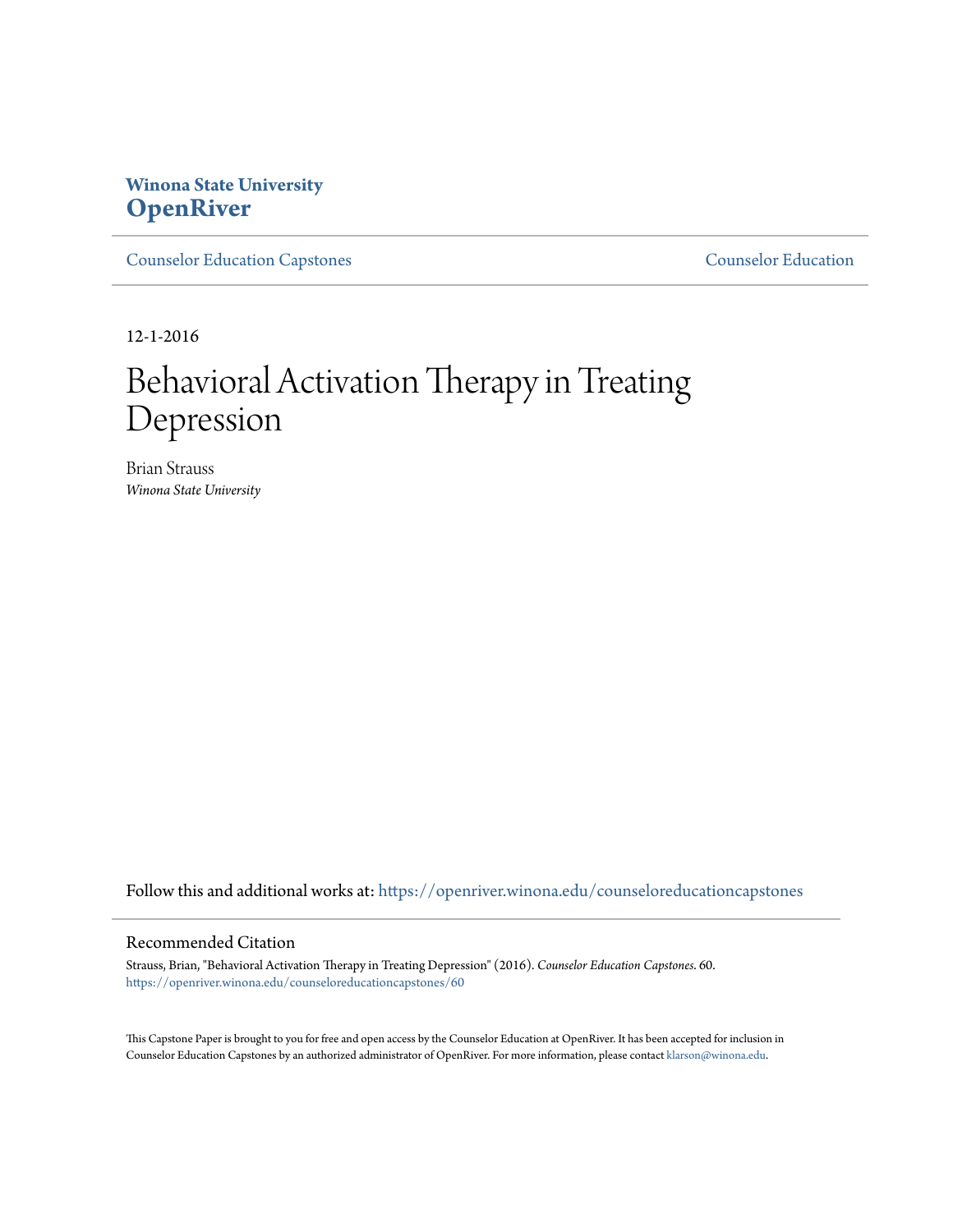Brian Strauss

A Capstone Project completed in partial fulfillment of the

requirements of the Master of Science Degree in

Counselor Education at

Winona State University

Fall 2016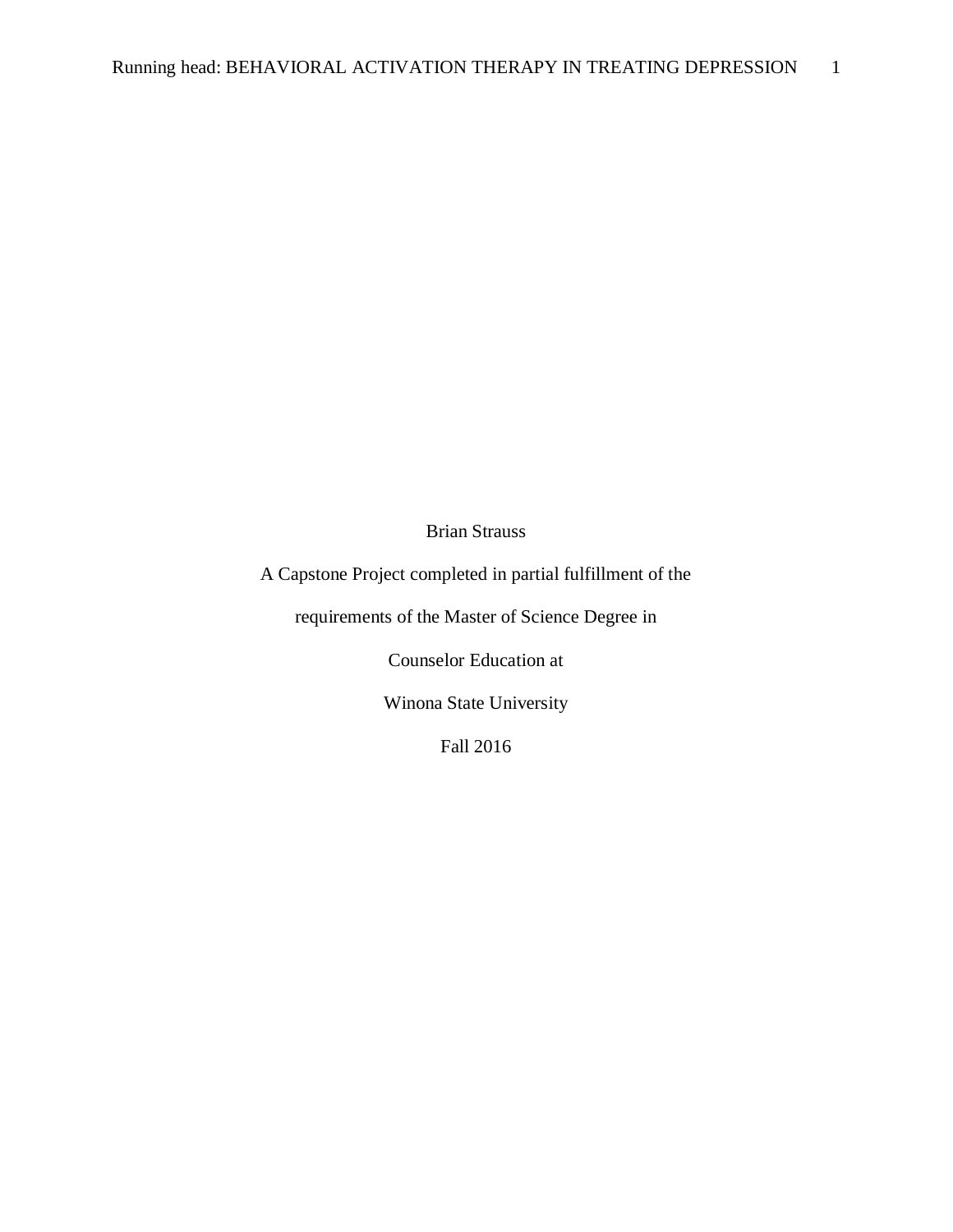## Abstract

Depression is a prevalent psychological disorder worldwide, and a search for effective treatments—particularly for clients with minimal accessibility to therapy—has been popularized in the mental health community in the last half-century. Behavioral therapy has become very popular for treating depression, most notably by changing maladaptive behaviors and habits into effective behaviors (Gelder, Marks, & Wolff, 1967). Activation Therapy has come to the forefront of behavioral therapy, making use of activity scheduling, problem solving, selfmonitoring, goal setting, and empowering clients to take charge of their treatment. Through restructuring behaviors, habits, reducing brain activity needed for productive thoughts, and alleviating rumination, Activation Therapy is now considered one of the most preferred treatments for clients with depression (Hopko, Lejuez, Ruggiero, & Eifert, 2003).

*Keywords*: Behavioral Therapy, Activation Therapy, depression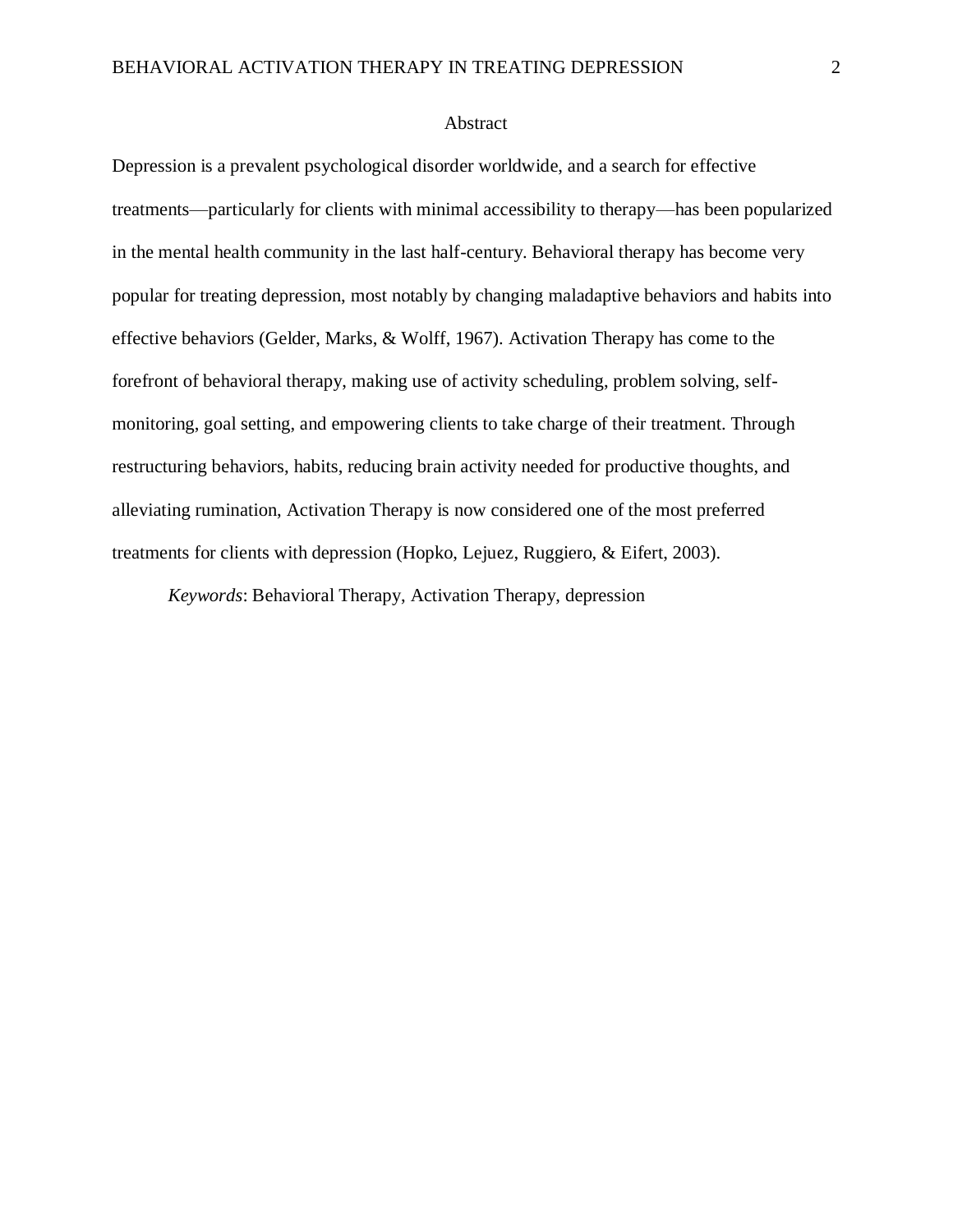# **Table of Contents**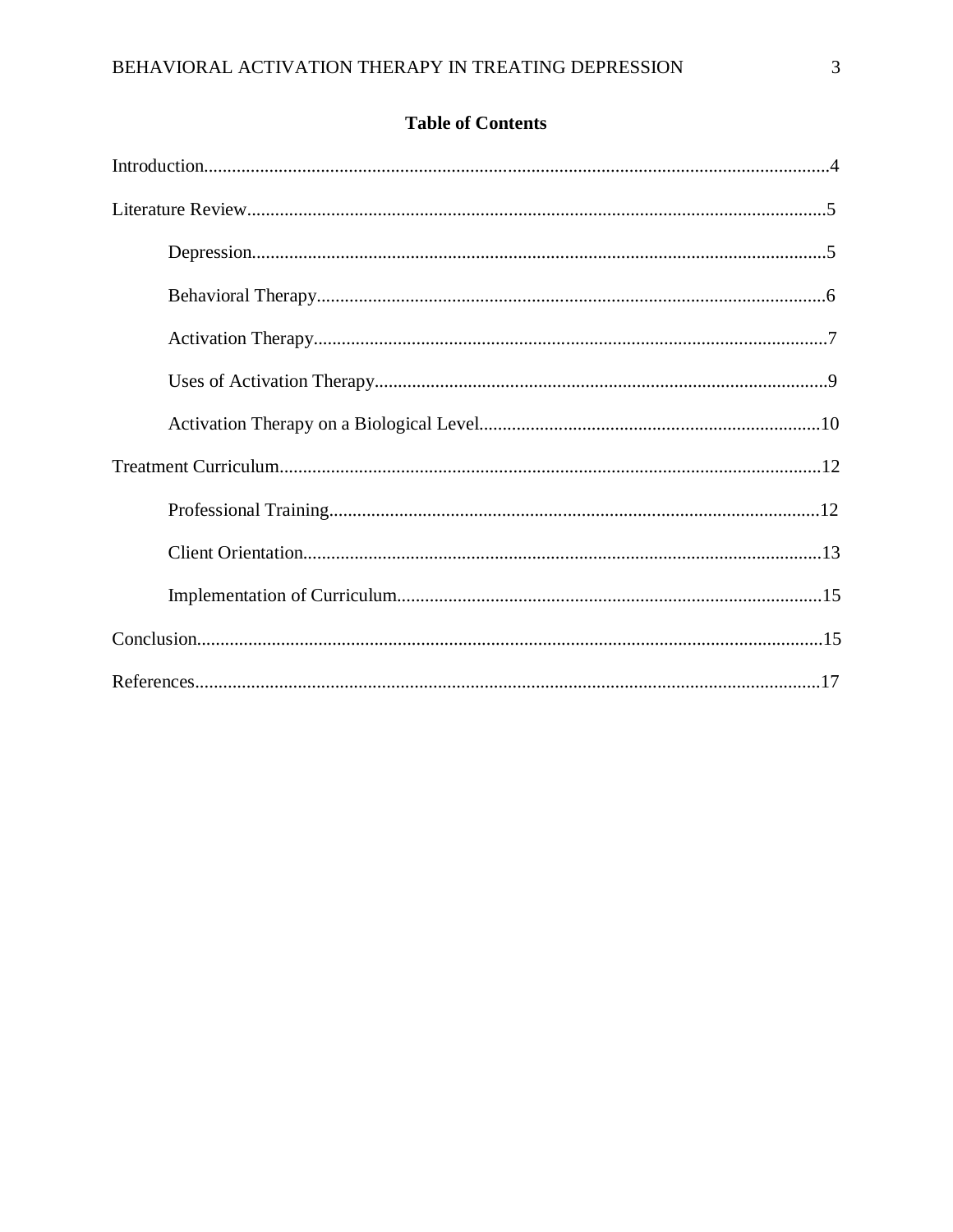#### **Introduction**

Depression is a debilitating mental illness that affects millions of people annually (American Psychiatric Association, 2013). Depression is estimated to become the most burdensome disease in the world by 2030 (World Health Organization, 2008). Depression is characterized by feelings of worthlessness, helplessness, sadness, pervasive sleep and appetite problems, having a diminished ability to enjoy once pleasant activities, as well as a diminished ability to think or concentrate as effectively as normal (American Psychiatric Association, 2014). Behavioral Activation Therapy (BAT) can help treat depression for a number of reasons. First and foremost, Behavioral Activation Therapy is very practical and logical in nature, using simple activities to help alleviate depressive symptoms (Hopko, Lejuez, Ruggiero, & Eifert, 2003). An additional factor that makes Behavioral Activation Therapy applicable to treating depression is that it works by making therapy appealing in even the most remote locations, and needs fewer visits to offices for face-to-face therapy.

Activation Therapy works by increasing situations and behaviors that are most likely to bring the client into contact with reinforcing environmental experiences. By encouraging participation in activities previously enjoyed by the client, rumination on depressed thoughts decreases and those thoughts have been proven to be replaced with hope and an improved overall mood (McEvoy, Law, Bates, Hylton, & Mansell, 2013). By using logical and simple treatment techniques, Behavioral Activation Therapy has become a reliable and consistent modality for reducing symptoms of depression. Behavioral Activation Therapy allows depression to be treated in a unique, client-centered approach to alleviating depressive symptoms.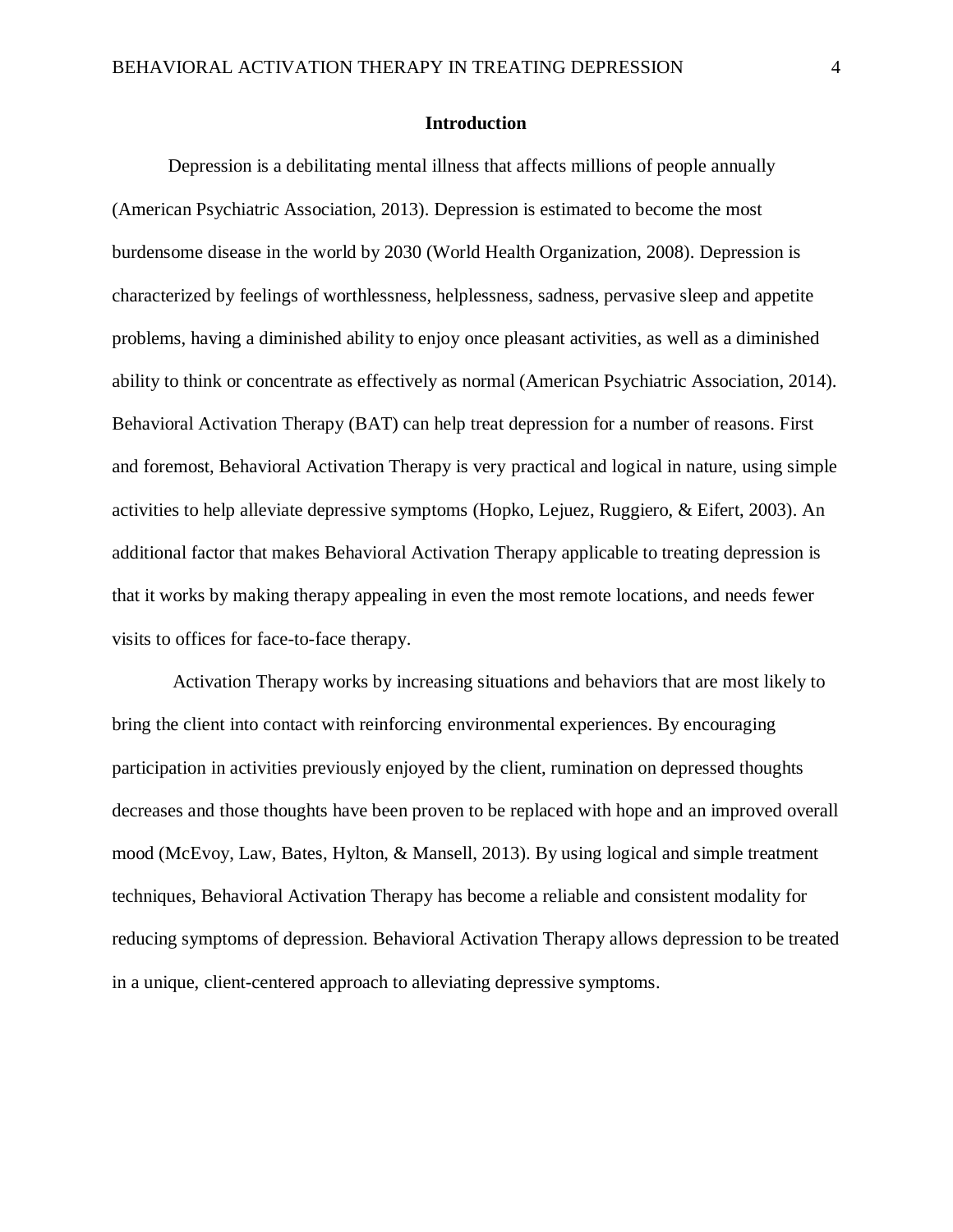# **Literature Review**

# **Depression**

Depression is a psychological disorder that can affect all areas of a person's life: work, school, family, relationships, health, etc. Symptoms may include sleeping all day or never eating, having a diminished ability to enjoy once pleasant activities, as well as a diminished ability to think or concentrate as effectively as normal (American Psychiatric Association, 2013). The American Psychiatric Association (2013) reports a 12-month prevalence of depression of 7%, indicating that around 22 million Americans meet criteria for a diagnosis of a depressive disorder within a 12-month period. Major Depressive Disorder (MDD) often completely controls the lives of those affected. Hopelessness, motivational problems, and inactivity all increase with the severity of depression, making the search for important or pleasant activities for the client exceedingly important. Using tools such as family members, occupations, personal health, selfactualization, or other topics relevant to the client may help in motivating the client to more fully invest in Behavioral Activation Therapy (Kramer, Helmes, & Bengel, 2014).

There is no way of precisely determining what causes depression, but several risk factors have been identified over time. Biological differences, brain chemistry, hormones, and inherited traits have all been identified as factors that may lead to depression (Mayo Clinic, 2016). The American Psychiatric Association (2013) identified individual temperament and environment as additional risk factors for the onset of depression. Cultural issues regarding the diagnosis and prognosis of depression have been studied, with many suffering from depression in Eastern cultures presenting with more somatic symptoms such as loss of energy and insomnia (American Psychiatric Association, 2013). Regardless of culture or the way symptoms present themselves,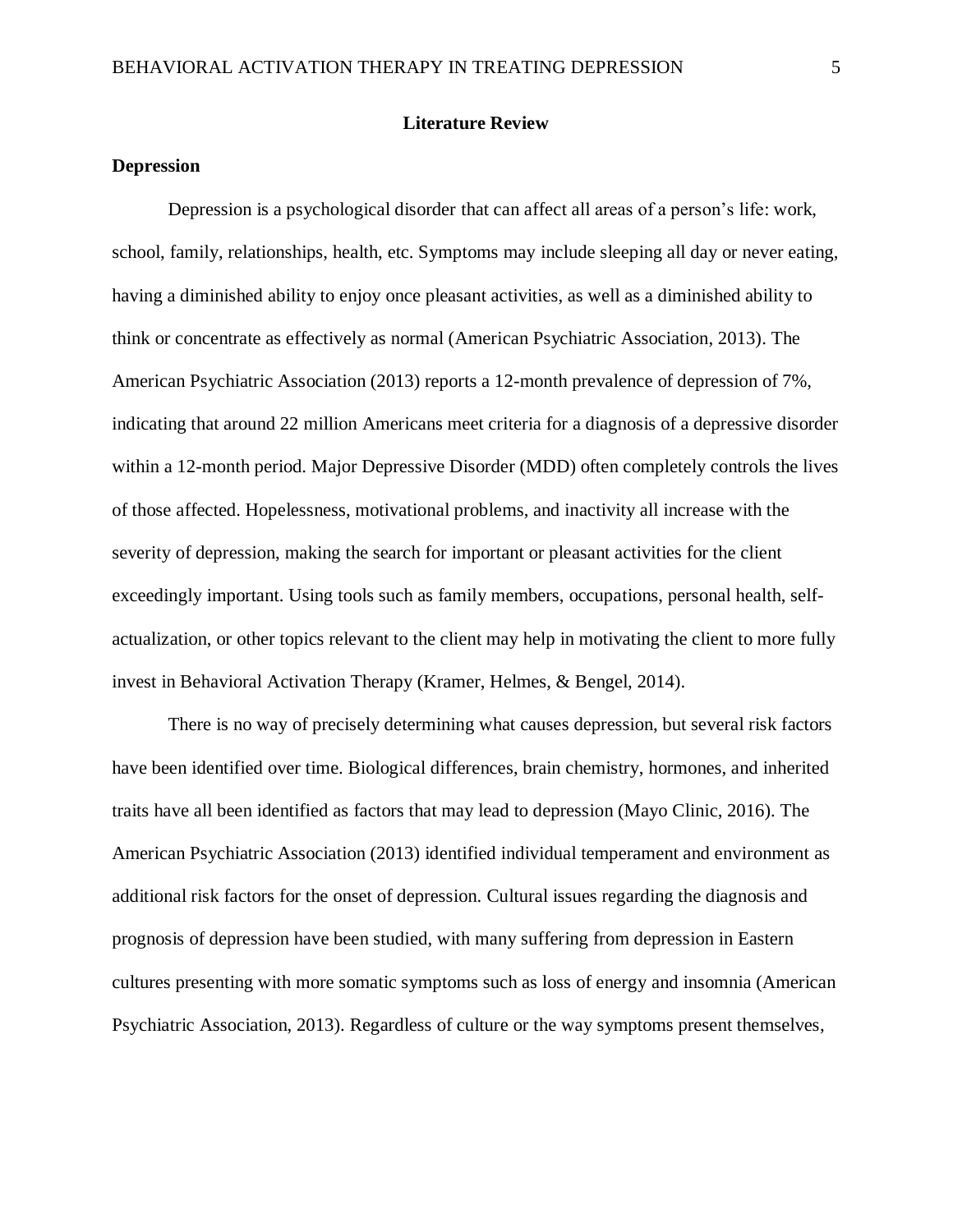shame and fear of being ostracized or misunderstood is a characteristic common to people struggling with depression worldwide.

Depression diagnosis and treatment is markedly different when considering gender as a complicating factor. Gender differences in depression have been identified and studied extensively, with one in particular finding that females benefit more from action-prone coping skills (socializing, expressing concerns) and males benefit from utilizing more reflection-prone coping skills (self-exploration, contemplation) in order to prevent depression (Rodríguez-Naranjo, & Caño, 2016). Another study found that regardless of gender, people who are aware of and implement positive coping skills—such as seeking help and expressing concerns—have a higher life satisfaction and the perception of more self-control, all reducing depressive symptoms and lowering the risk factor of another depressive episode (Li, Delvecchio, Lis, Nie, & Di Riso, 2016).

#### **Behavioral Therapy**

Behavioral treatment methods were popularized by B.F. Skinner in the 20<sup>th</sup> century. Clinicians who use behavioral methods concentrate on processes associated with overt behavior rather than thought processes or events that take place within the mind (Gladding, 2009). The 'here and now' is focused on in therapy, and the belief is held that since behaviors are learned, rewards and reinforcements can help clients learn new or altered behaviors to resolve the problems in their lives (Gladding, 2009). Behaviorists will often use not only symptom removal as a criteria for improvement, but increased activity and productivity, improved interpersonal relationships, and the ability to better handle conflict and stresses (Wolpe, 1958). One frequently used treatment method is systematic desensitization, which slowly exposes a client to a fear or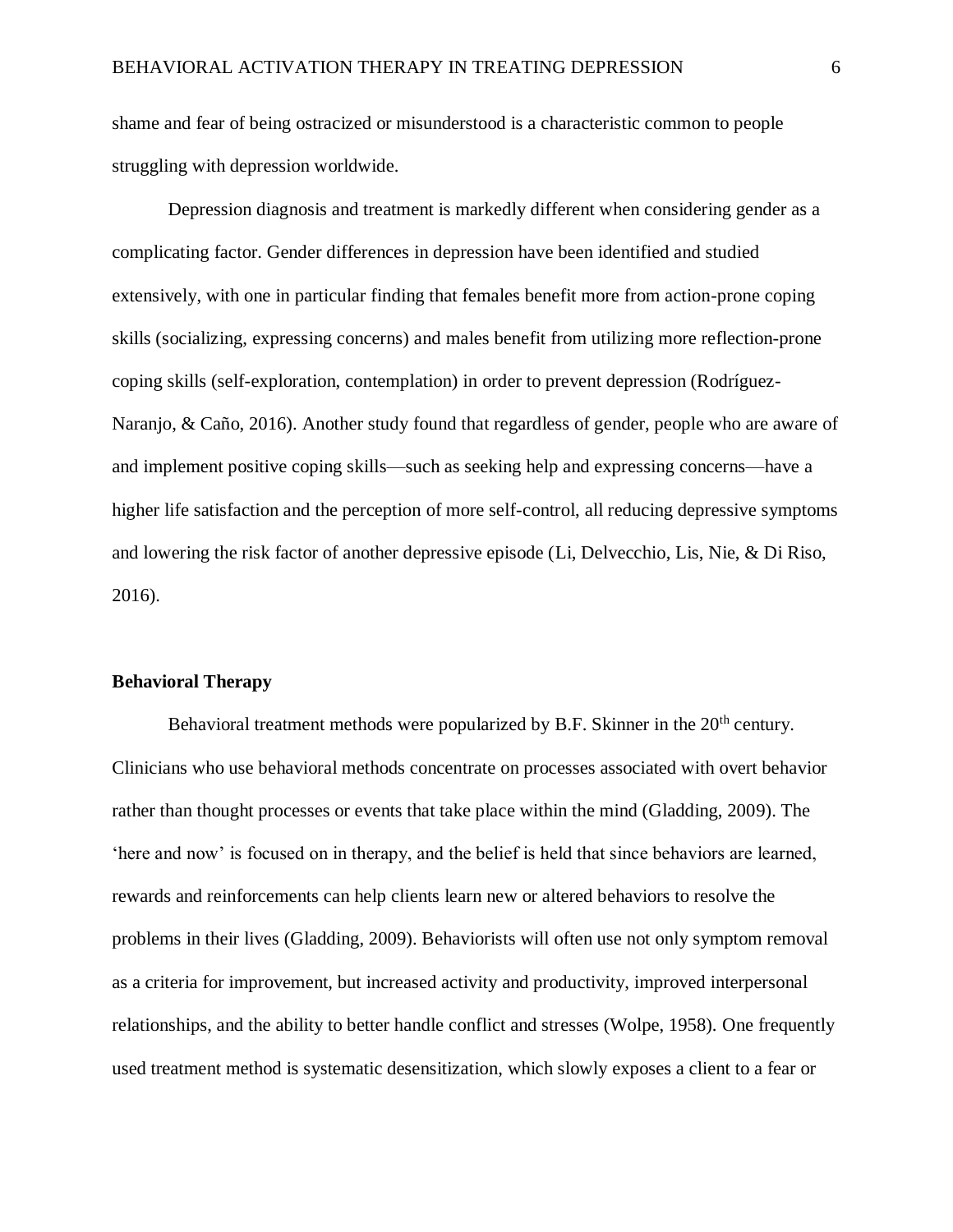anxious situation over time, until the fear or anxiety is either manageable or completely gone (Wolpe, 1958). Systematic desensitization not only decreases undesired feelings more effectively than individual and group therapy, but it affects adjustment in returning to work and leisure activities better than individual and group therapy as well (Gelder, Marks, & Wolff, 1967).

As behaviorism and related behavioral therapies developed, different methods became more effective and more widely used to treat specific mental health issues. Cognitive-Behavioral Therapy has been developed and focuses on the influences mental processes have on mental health and behavior, and is used for treating depression, anxiety, PTSD, and many other mental illnesses. It blends Behavioral Therapy with the idea that how people think largely determines how they feel and behave (Gladding, 2009). Rational Emotive Behavioral Therapy helps clients think and behave more rationally and think less catastrophically, while helping people change self-defeating habits and behaviors, such as catastrophizing, cognitive distortions, and cognitive dissonance (Gladding, 2009).

# **Activation Therapy**

Activation Therapy attempts to increase behaviors that are most likely to bring the client into contact with reinforcing environmental experiences. By doing so, Activation Therapy aims to produce reinforcing pleasant thoughts, mood, and life enjoyment (Hopko et al., 2003). With clients suffering from depression, helping to identify one enjoyable thing in their lives that can be reintroduced as physical stimulus can help bring them out of their deep depression. By increasing physical activity, specifically in activities enjoyed by the client, rumination on depressed thoughts decreases and those thoughts can be replaced with hope and an improved overall mood (McEvoy, Law, Bates, Hylton, & Mansell, 2013). Many clients benefit from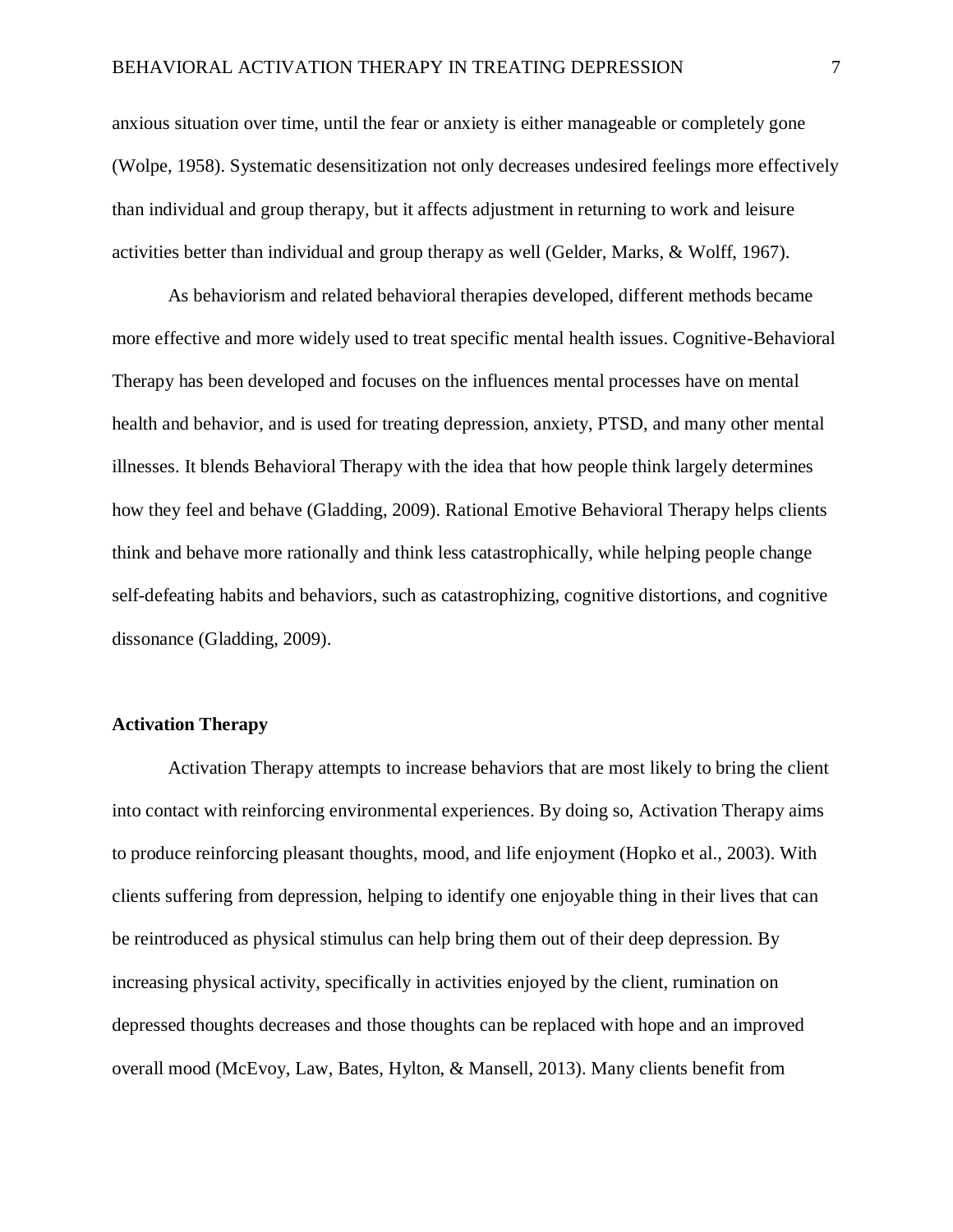therapy because they are engaging in familiar and enjoyable activities, while others end up with reduced depressive symptoms simply because they find it easier to adhere to a plan once enrolled in Activation Therapy (Weinstock, Munroe, & Miller, 2011). As Sturmey (2009) notes, there has been enough research done on Activation Therapy that it is now considered an evidence-based treatment for depression.

One of the most basic aspects of Activation Therapy is increasing the contact a client has with a pleasant or rewarding event (Sturmey, 2009). In a search for client interests, counselors complete an extensive assessment of what maintains the depressive symptoms and behavior for the clients and the needs and goals of the clients to target specific behavior that is likely to improve the quality of life for the client. Counselors using Activation Therapy do not make judgments or decisions as to what is an enjoyable or appropriate activity for the client, but rather allow the client to discuss what is pleasing to them, leading to a consequent reduction in depressive symptoms (Hopko et al., 2003).

In cases where clients may blame themselves for their depression, Cognitive Therapy often does not work. Cognitive Therapy, as well as Cognitive-Behavioral Therapy, places a great deal of emphasis on how clients interpret and take meaning from their situations. Some clients, however, feel that Cognitive Therapy places blame on them for the distress in their lives, and thus feel as if it dismisses the reality of their difficulties in life (Hopko, Magidson, & Lejuez, 2011). With Activation Therapy, misinterpretation of the situation is much less common, and clients feel more empowered in improving their quality of life, notably even in brief treatments (Coffman, Martell, Dimidjian, Gallop, & Hollon, 2007).

When done effectively, BAT allows new, favorable memories and habits to be formed in an attempt to replace old, often self-defeating habits. Even when someone suffering from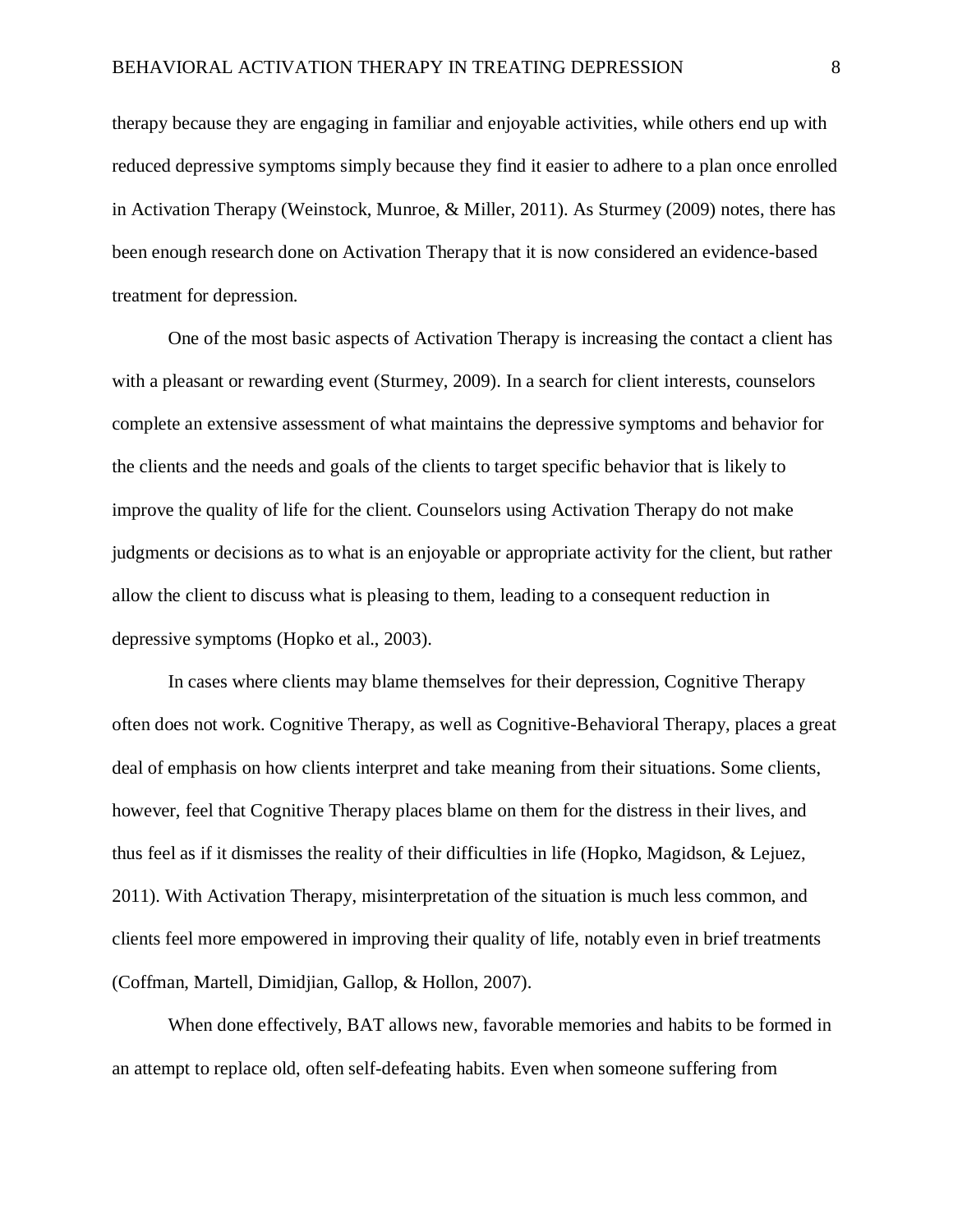depression wants to change their habits and turn their life around, they often cannot because of a lack of support, initiative, or a program to follow. Clients with depression are often suffering financially in addition to their brain processes being slower, so BAT is often more attractive to depressed clients because it is a more affordable, less intense form of treatment as well as fairly simplistic (Soucy-Chartier & Provencher, 2013). With the added prefrontal cortex activity needed to complete everyday activities in depressed clients (Dichter et al., 2010), something such as going for a walk, doing the dishes, or going to the gym can have a huge impact on overall mood as well as trends in behavior.

# **Uses of Activation Therapy**

One aspect of Activation Therapy that makes it attractive to clients is the lack of complexity in setting up and implementing the treatment. Goal setting, self-monitoring, activity scheduling, and problem solving on their own can be very ambiguous and abstract concepts to grasp, especially for a severely depressed client. However, by setting simple and clear goals such as specific days and times for certain activities, clients can have a much better grip on initiating and handling their climb out of depression (Dimidjian et al., 2006). Working with depressed clients on finding pleasant, or even necessary activities, such as washing the dishes or going to get the mail, can help bring regularity back into their lives. Doing so can instill a sense of motivation in clients for establishing a routine, and scheduling events with motivational pieces is much more likely to have a positive effect on clients as young as adolescence (Gaynor & Harris, 2008).

Major Depressive Disorder (MDD) often completely controls the lives of those affected. From depressed clients sleeping all day or never eating, to having a diminished ability to enjoy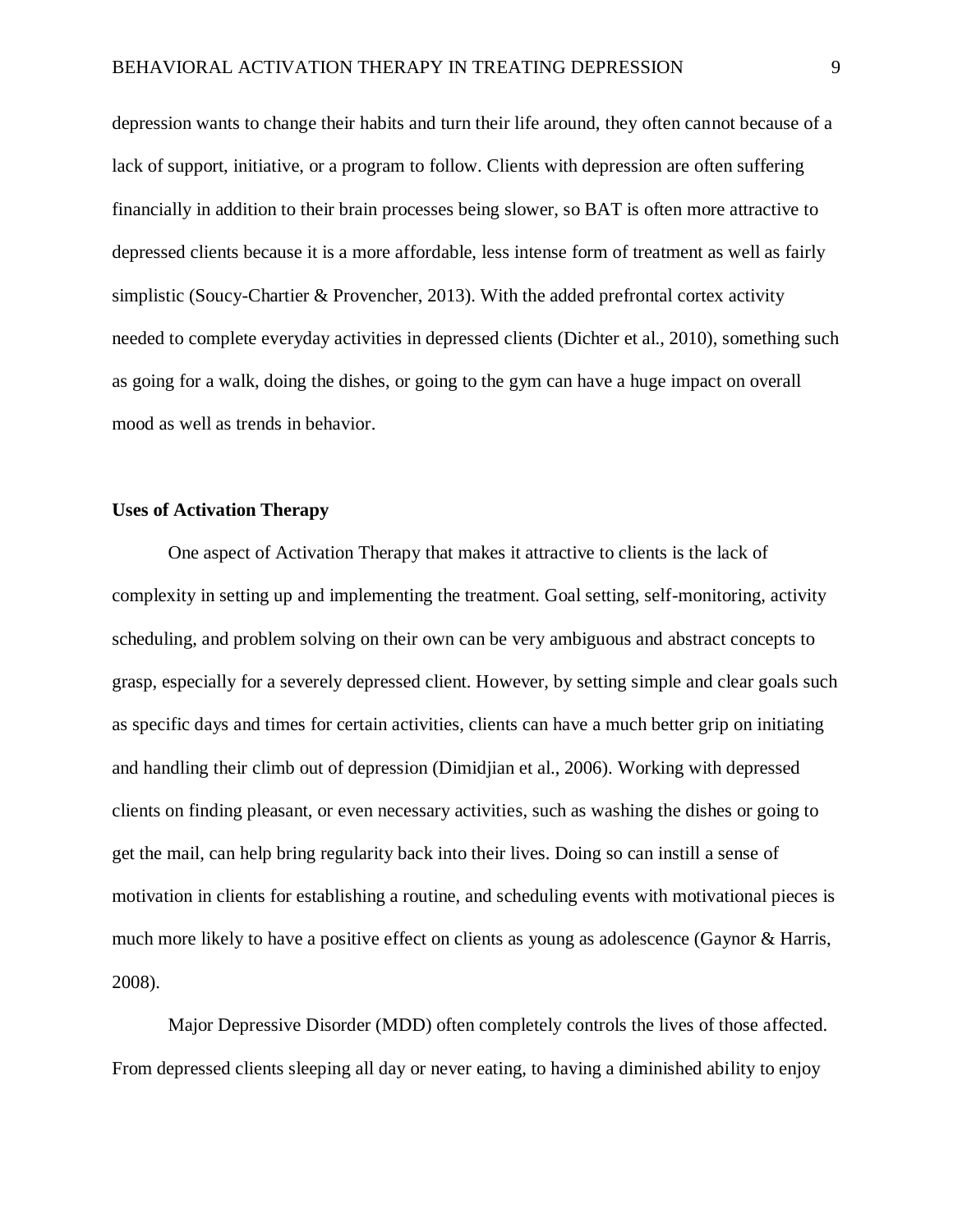once pleasant activities, as well as a diminished ability to think or concentrate as effectively as normal, depression can affect all areas of their lives (American Psychiatric Association, 2013). Hopelessness, motivational problems, and inactivity all increase with the severity of depression, making the search for important or pleasant activities for the client exceedingly important. Using tools such as family members, occupations, personal health, self-actualization, or other topics relevant to the client may help in motivating the client to more fully invest in Activation Therapy (Kramer, Helmes, & Bengel, 2014).

A large benefit of Activation Therapy that has been repeatedly found is its use as a lowintensity depression treatment (Cuijpers et al., 2007; Dimidjian et al., 2006). It can be largely used to treat clients who may only visit the counselor once or twice each month, or even less. Certain clients, specifically those who are elderly or disabled, may have transportation issues, and even individuals who live in rural areas and have to travel long distances to reach a counselor could be attended to over the phone or via videoconference. This creates a large possibility for not only spreading the influence of who can be reached for counseling, but also can help put the power in the hands of the client. By using Activation Therapy as a form of client-empowering counseling, it could be very motivational for some clients to make positive changes in their lives (Soucy-Chartier & Provencher, 2013).

# **Activation Therapy on a Biological Level**

In a 2010 study, Dichter, Felder, and Smoski found that brief Activation Therapy decreased the overall prefrontal cortex activation needed to perform the same mental actions they performed before therapy. The study utilized fMRI scans, which differ from MRI scans that only obtain a functional snapshot for identifying injuries and peculiarities. The benefit of utilizing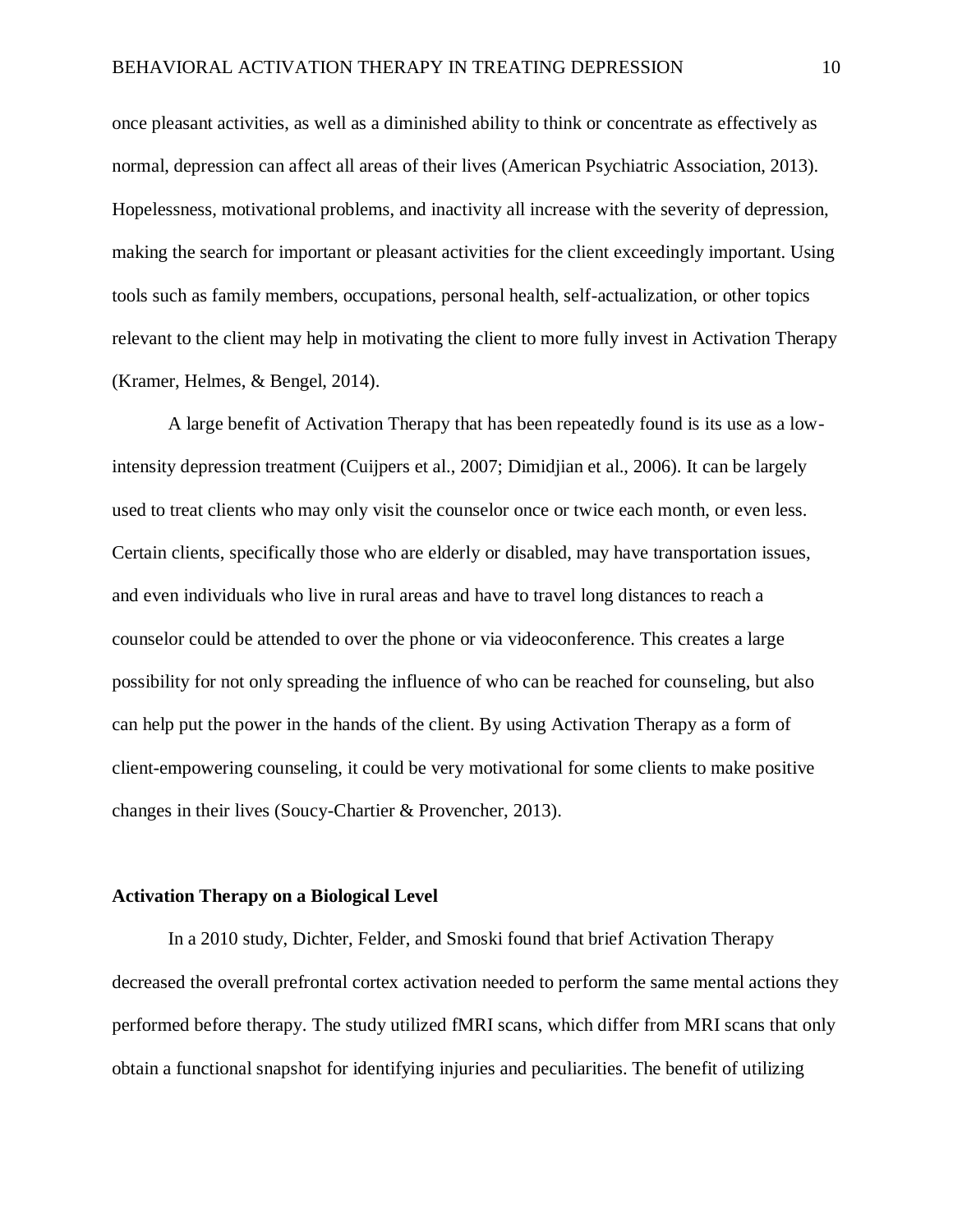fMRI scans rather than MRI scans is that they measure brain activity by detecting changes associated with blood flow. The Dichter et al. (2010) study tracked not only prefrontal activity, but also found decreased activity in the right paracingulate gyrus on clients, a part of the cerebral cortex that has been noted to increase thoughts of sadness, rumination, and even block the brain from easily creating happy thoughts. Not only did these clients have an easier time performing mental actions after Activation Therapy and have decreased "sad blocks", but these improvements were also significantly better than those made by a non-depressed control group (Dichter et al., 2010).

Within the scope of Activation Therapy, there has been extensive research done on what specifically helps clients the most in recovering from their depression. One thing that is consistently effective for adults is activity scheduling. Activity scheduling varies in intensity depending on the severity of the depression in the client, but involves making a schedule to do either productive (organizing a desk or room) or enjoyable (walking the dog or working out) activities. Since its development, activity scheduling has been highly effective, with some studies seeing almost half of participants achieving sudden gains through treatment (Hunnicutt-Ferguson, Hoxha, & Gollan, 2012). Using the Quick Inventory of Depressive Symptomatology– Self Rated, the Dysfunctional Attitudes Scale, and the Behavioral Activation Treatment Scale, Hunnicutt-Ferguson et al. (2012) found that nearly 46% of participants had significantly improved symptoms within ten weeks of beginning treatment. Separate studies done on the longterm effectiveness of Activation Therapy found effect sizes ranging from .54 to .88 at six-month follow-ups for depressed clients, indicating a high treatment retention (Cuijpers et al., 2007; Masterson et al., 2014).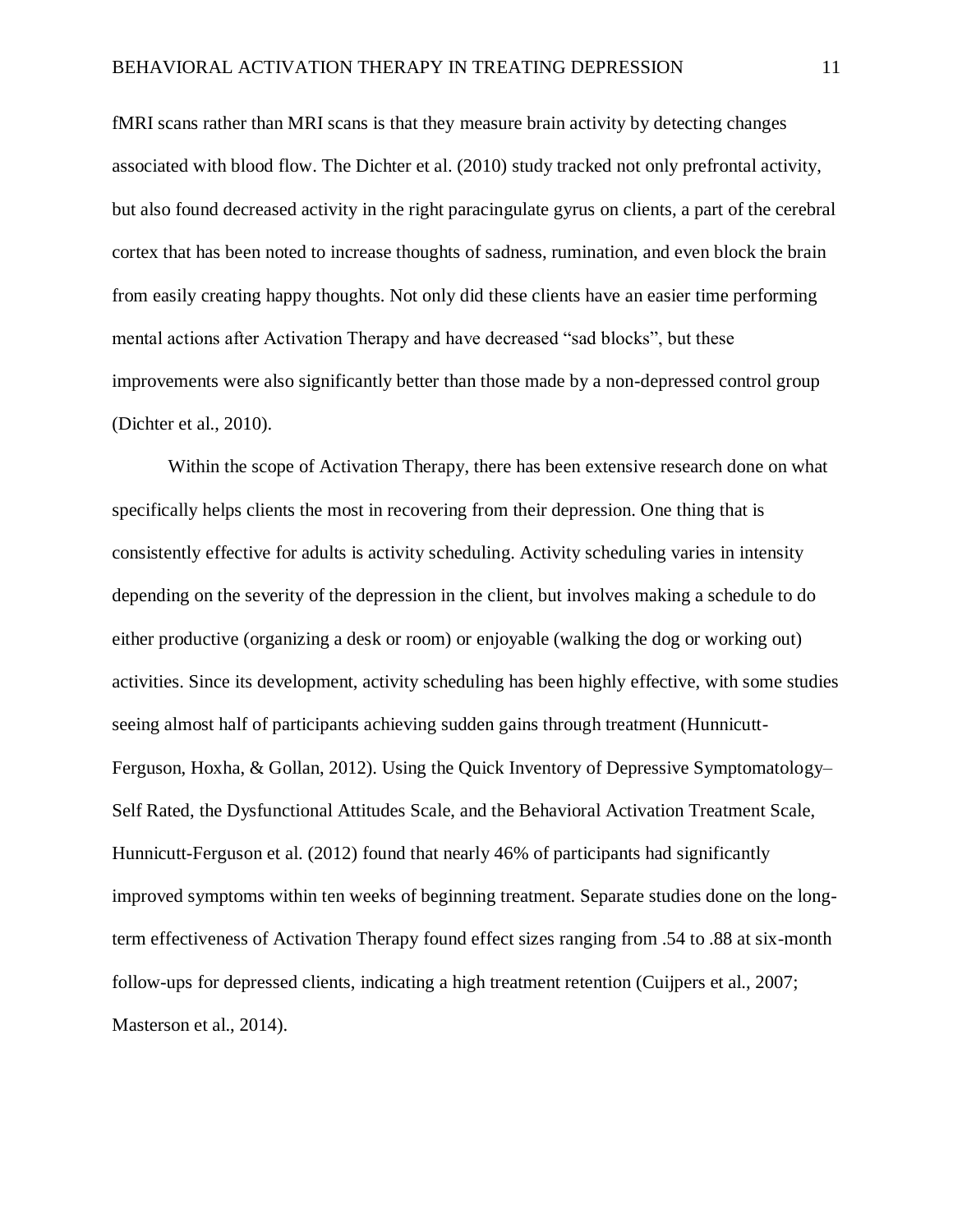Although maturity level was mentioned as a potential limitation of the study, collegelevel students were found to not respond as effectively to Activation Therapy as older adults, but their conditions still improved (Reynolds, MacPherson, Tull, Baruch, & Lejuez, 2011). Part of their study was integration of Activation Therapy into freshmen orientation classes as part of their examination on freshmen depression and alcoholism. While the integration with an orientation class may have helped with structuring and scheduling of the goals, behaviors, and other aspects of the Activation Therapy, including treatment as part of a class may have led to a lack of comfortability with the treatment on some level. As Dimidjian et al. (2006) claim, Reynolds et al. also suggest that purely behavioral interventions for depression may have more benefit than Cognitive Therapy in many.

#### **Treatment Curriculum**

Multiple study designs have been combined and modified in order to create an integrated treatment curriculum for utilizing Behavioral Activation Therapy in depression treatment. As with many other studies, a 15-week treatment schedule will be followed in this curriculum. The length of time has been determined by previous studies that have demonstrated this length of time to be appropriate to determine treatment effectiveness. This treatment curriculum is intended to be a combination of various research and treatment resources into a synthesis of a treatment curriculum for training professionals and administering Behavioral Activation Therapy to clients with depression across a wide variety of platforms, including technology-based distance counseling. This curriculum is to be administered once the screening process has been completed and clients are determined to be a fit for undergoing the Behavioral Activation Therapy Depression Treatment Curriculum.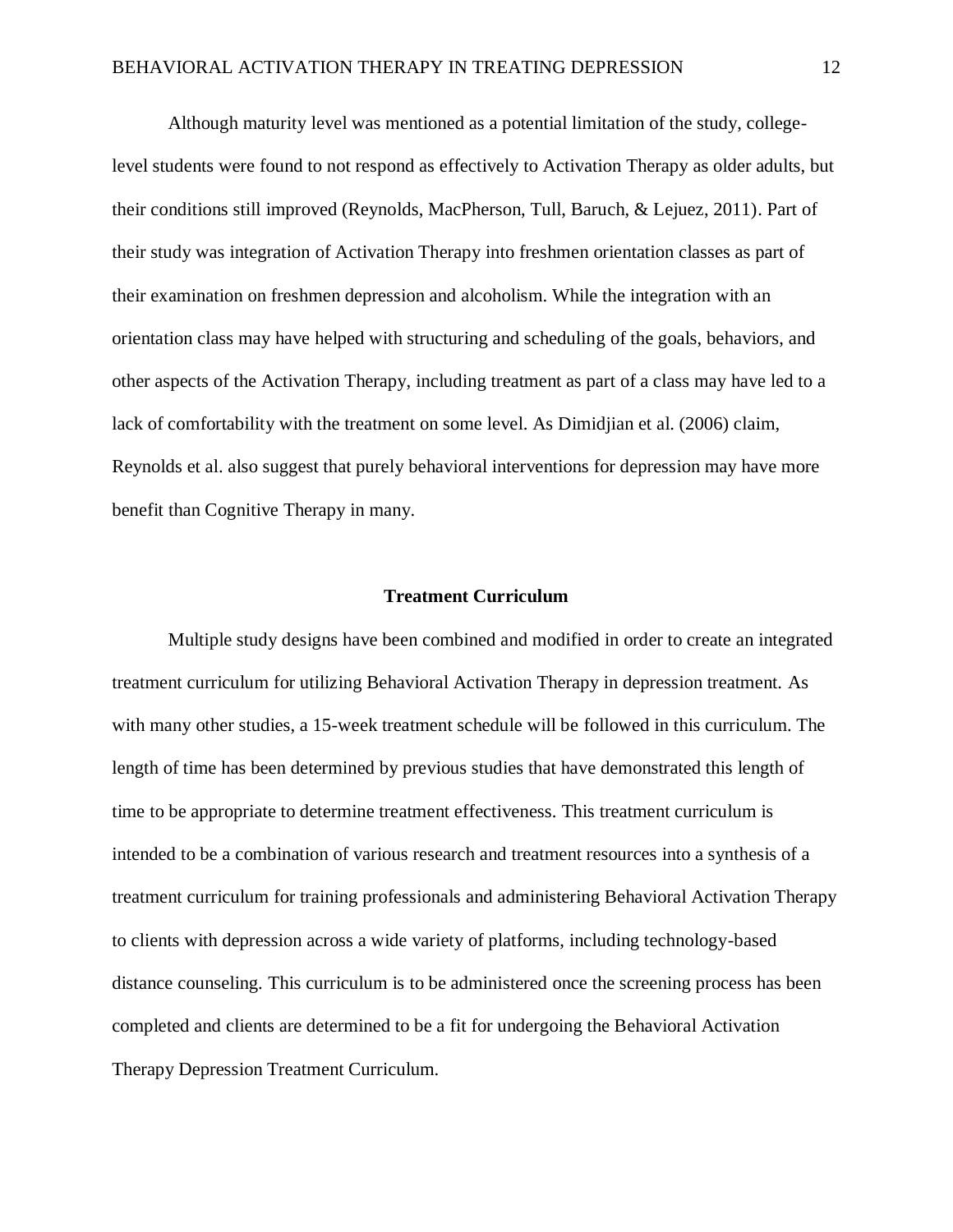# **Professional Training**

Due to Behavioral Activation being unfamiliar to many practicing professionals in the field of counseling and therapy, training modules have been developed for professionals to gain competence in administering Behavioral Activation to clients across a variety of platforms. The three largest areas of need for professionals beginning the training for administration of Behavioral Activation have been identified as providing the rationale, assessment, and scheduling and reviewing activities (Puspitasari, Kanter, Murphy, Crowe, & Koerner, 2013).

A compilation of resources, including information and training on Behavioral Activation, has been put together and can be accessed online at

https://eri.adobeconnect.com/\_a986746226/ba-tt/, courtesy of Kanter, Busch, and Rusch, (2009). This resource is intended to be utilized not only in training professionals in the basics of Behavioral Activation, but making the same resources available to clients, including screening tools to help people determine if they may have depression and if BAT may be useful to their situation. The online resource can benefit both clients and professionals throughout the curriculum as a source of information, reference, and clarification on any unclear points.

# **Client Orientation**

In addition to the online resource, clients entering treatment where Behavioral Activation Therapy is to be administered will be given reading materials on Behavioral Activation to become familiar with the basic principles of BAT (Puspitasari et al., 2013). After a basic understanding of BAT has been gained, clients have three online training sessions within a week, each lasting 90 minutes, to work out any questions and cover what to expect upon entering the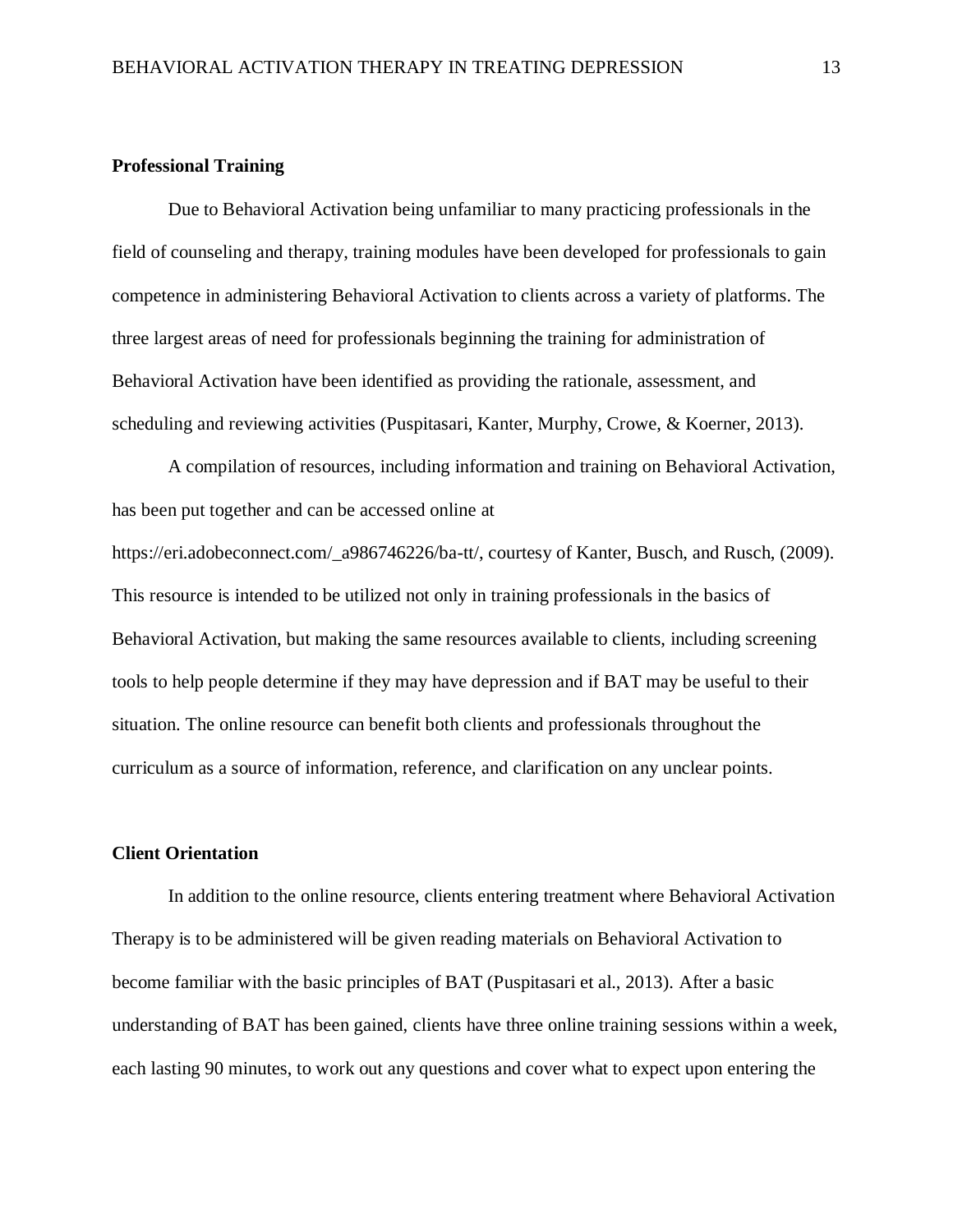BAT curriculum. During this first week's sessions, the client and therapist examined things such as behaviors, reward and reinforcement systems, and identify maladaptive tendencies and behaviors, as well as positive behaviors, activities, and reinforcement systems. Pleasurable activities as well as household chores were identified as activities that could be planned into participants' days.

One training module offered rationale to a client regarding BAT by stating, "The goal of BA is to help you reengage in healthy, desirable, and meaningful behaviors that are in line with your values to break this cycle of depression" (Puspitasari et al., 2013). By engaging the client and making the treatment process collaborative, clients feel empowered and the result is a uniquely individualized treatment plan. By discussing what activities the client is already engaging and not engaging in, enjoying and not enjoying, and hoping to re-engage in, counselor and client collaborate to create an activity schedule and treatment plan exclusive to the client.

The treatment curriculum can be easily administered in person or via Internet connection. At the beginning of each session during each of the 15-week meetings, counselor and client conduct a brief assessment to determine the effectiveness of the past week—assessing overall impressions, discussing charting of specific behaviors completed and not completed, and conducting the PHQ-9 and BDI-II as reference points across each of the 15 weeks. Discussions during each session then continue to how the treatment plan can or should be changed, to what, and goals are reviewed and modified in an attempt to ensure the client's needs are still being met. Following sessions, professional and client both complete questionnaires on the quality and usefulness of their session. Several studies have undergone similar protocols, with internal consistencies of each skill and total score values ranging from 0.78 to 0.98 for providing the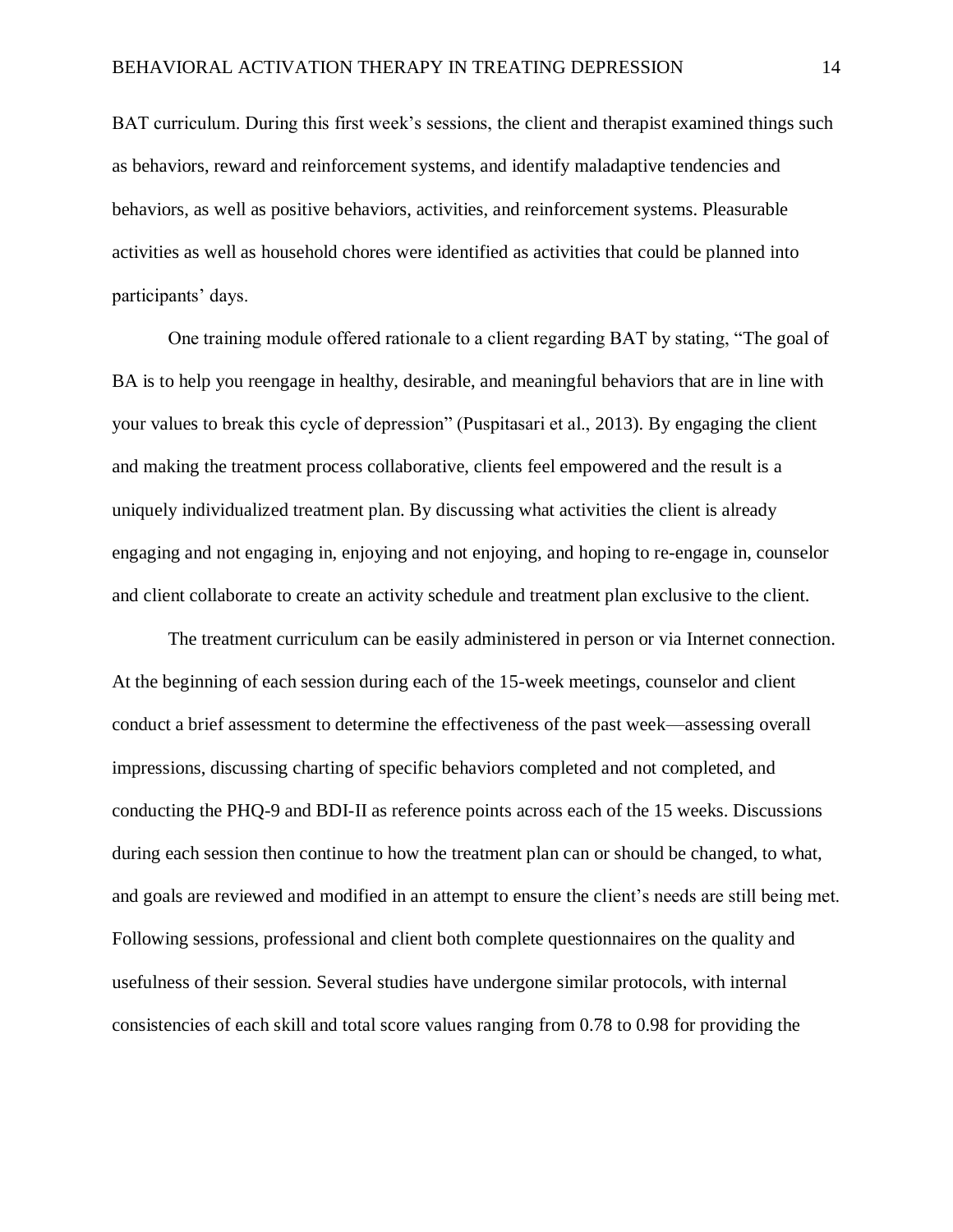rationale, assessment, activity scheduling, and treatment plan review, (Dobson et al., 2008; Puspitasari et al., 2013).

# **Implementation of Curriculum**

Following the initial week's three sessions for orientation and subsequent weekly sessions reviewing treatment plans, activity scheduling, and reviewing assignments, counselor and client conduct continuous values assessments, where they collaboratively attempt to ensure the client's values are being implemented into treatment from various areas of their life—values from different areas in life are assessed and encouraged to be implemented, such as physical activity, mindfulness activities, spiritual activities, and intellectually stimulating activities (Dichter et al., 2010; Puspitasari et al., 2013).

Professionals are to keep avoidance behaviors in mind throughout the entire process, including from the onset of client training. Avoidance behaviors in BAT training consist of clients reverting to previously utilized coping mechanisms that reinforce security while simultaneously worsening depressive symptoms (Martell, Addis, & Jacobson, 2001; Puspitasari et al., 2013). While professionals are largely limited to what the clients are willing to discuss, identifying and removing avoidance behaviors has been shown to increase treatment efficacy (Martell et al., 2001).

### **Conclusion**

Behavioral Activation Therapy has been shown to be highly effective in treating depression, in large part due to its direct approach to alleviating depressive symptoms—looking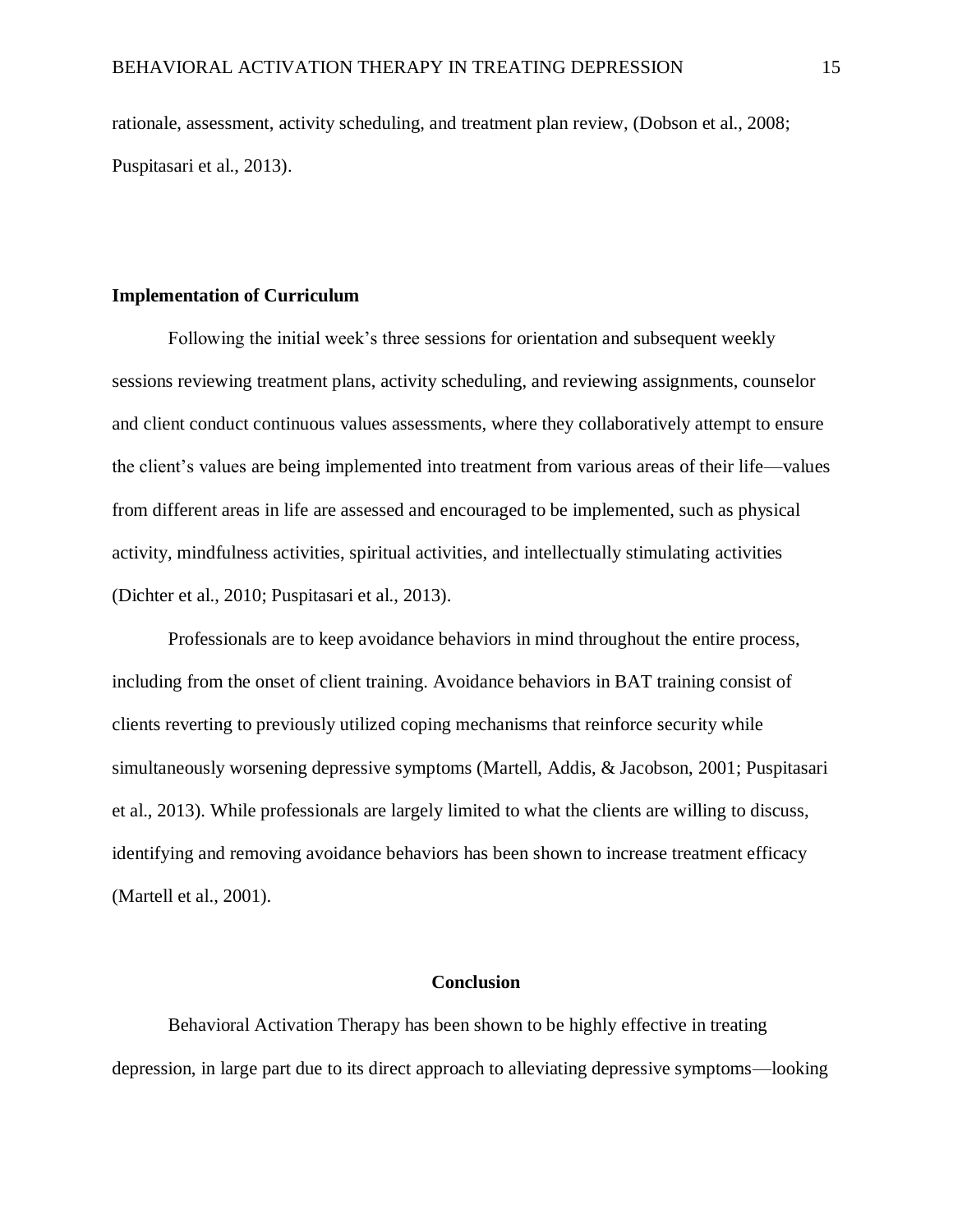into activities previously enjoyed by the client, which leads to fewer depressed thoughts, renewed hope, and an improved overall mood (McEvoy et al., 2013). Additionally, its practical nature and ease of administration makes BAT a viable option for low-intensity depression treatment (Cuijpers et al., 2007; Dimidjian et al., 2006). Although it has been extensively research in the last 20-30 years, Behavioral Activation Therapy is still a treatment method very much in its infancy. The expanding technology available to both clients and clinicians in the treatment world have made the implementation of BAT and remote therapy more feasible, but progress still needs to be made.

As noted with previous studies, maturity level—and overall age as well—may have an impact on the effectiveness of Behavioral Activation Therapy (Reynolds et al., 2011). Future research would benefit in considering whether the effectiveness of BAT is affected by age, gender, ethnicity, culture, socioeconomic status, and education level. Additionally, a study comparing highly versus minimally motivated participants with depression could provide insight into whether or not BAT is effective with participants who are not as motivated. Future research could also investigate the difference in effectiveness of technology-incorporated BAT treatment compared to technology-based—where technology is the only method compared to technology simply being incorporated into 1-on-1 sessions as well. Although there still is much progress to be made in regards to treating depression with Behavioral Activation Therapy, the future is likely going to only further expand its scope.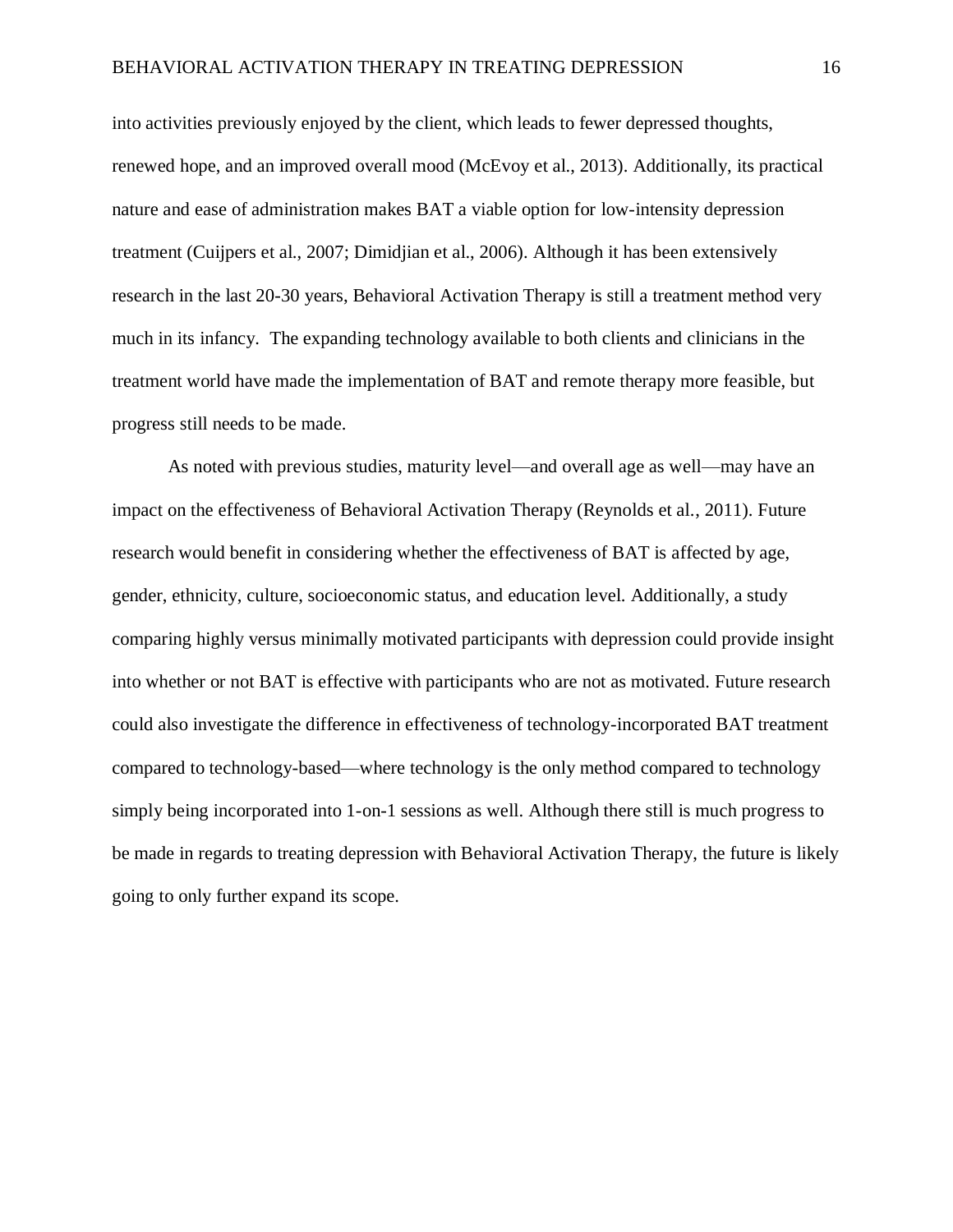# References

- American Psychiatric Association. (2013). *Diagnostic and statistical manual of mental disorders* (5th ed.). Arlington, VA: American Psychiatric Publishing.
- Coffman, S. J., Martell, C. R., Dimidjian, S., Gallop, R., & Hollon, S. D. (2007). Extreme nonresponse in cognitive therapy: Can behavioral activation succeed where cognitive therapy fails?. *Journal Of Consulting And Clinical Psychology*, *75*(4), 531-541. doi:10.1037/0022-006X.75.4.531
- Cuijpers, P., van Straten, A., & Warmerdam, L. (2007). Behavioral activation treatments of depression: A meta-analysis. *Clinical Psychology Review*, *27*(3), 318-326. doi:10.1016/j.cpr.2006.11.001
- Dichter, G. S., Felder, J. N., & Smoski, M. J. (2010). The effects of Brief Behavioral Activation Therapy for Depression on cognitive control in affective contexts: An fMRI investigation. *Journal Of Affective Disorders*, *126*(1-2), 236-244. doi:10.1016/j.jad.2010.03.022
- Dimidjian, S., Hollon, S. D., Dobson, K. S., Schmaling, K. B., Kohlenberg, R. J., Addis, M. E., & Jacobson, N. S. (2006). Randomized trial of behavioral activation, cognitive therapy, and antidepressant medication in the acute treatment of adults with major depression. *Journal Of Consulting And Clinical Psychology*, *74*(4), 658-670. doi:10.1037/0022-006X.74.4.658
- Dobson, K. S., Hollon, S. D., Dimidjian, S., Schmaling, K. B., Kohlenberg, R. J., Gallop, R. J., & Jacobson, N. S. (2008). Randomized trial of behavioral activation, cognitive therapy, and antidepressant medication in the prevention of relapse and recurrence in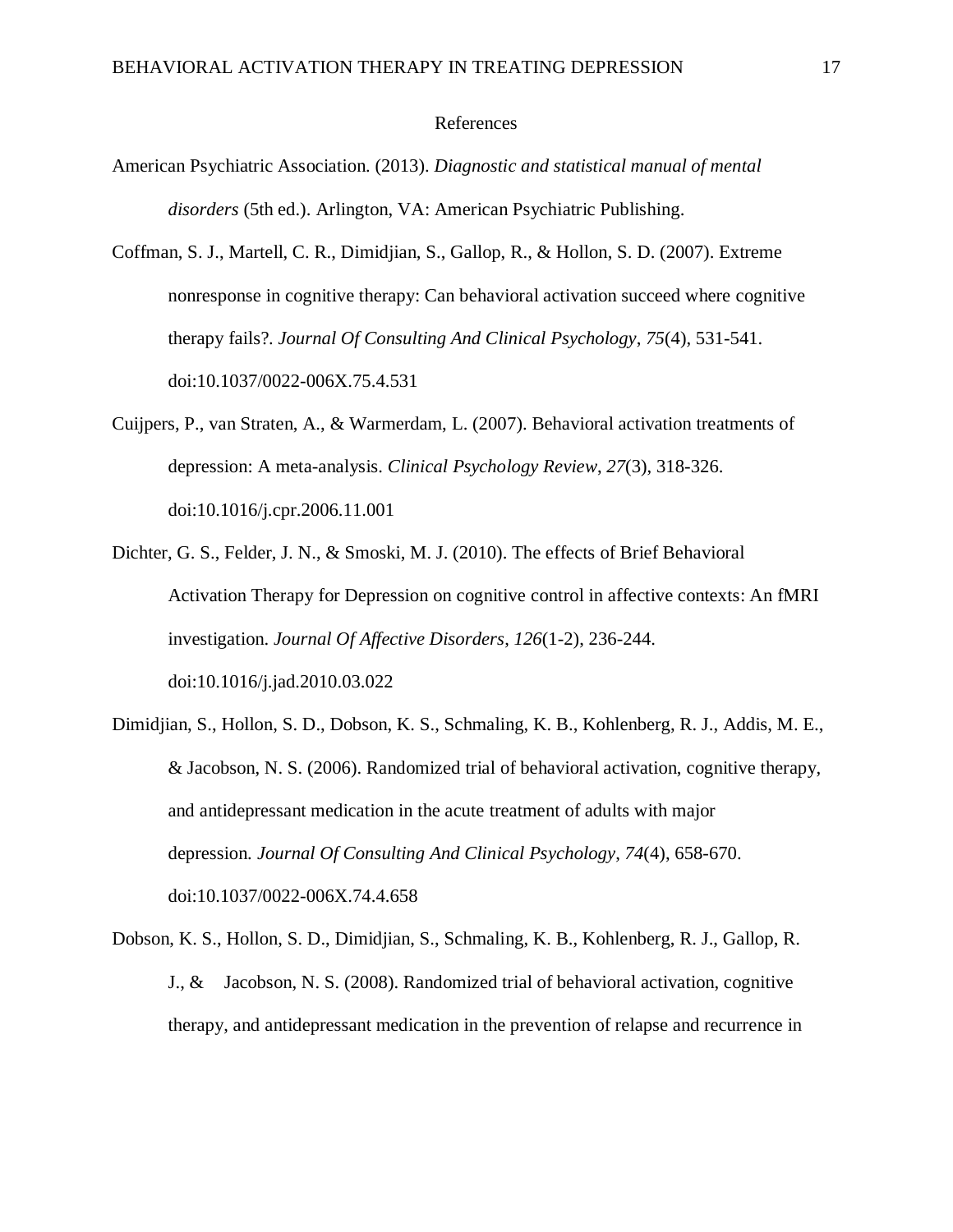major depression. *Journal Of Consulting And Clinical Psychology*, *76*(3), 468-477. doi:10.1037/0022-006X.76.3.468

- Gaynor, S. T., & Harris, A. (2008). Single-participant assessment of treatment mediators: Strategy description and examples from a behavioral activation intervention for depressed adolescents. *Behavior Modification*, *32*(3), 372-402. doi:10.1177/0145445507309028
- Gelder, M.G., Marks, J.M., & Wolff, H.M. (1967). Desensitization and psychotherapy in the treatment of phobic states: A controlled study. *British Journal of Psychiatry, 1113,* 53-73.
- Gladding, S. (2009). Behavioral, cognitive, systemic, brief, and crisis theories of counseling. In *Counseling: A comprehensive profession* (6th ed., pp. 222-226). Upper Saddle River, NJ: Pearson/Merrill/Prentice Hall.
- Hopko, D. R., Lejuez, C. W., Ruggiero, K. J., & Eifert, G. H. (2003). Contemporary behavioral activation treatments for depression: procedures, principles, and progress. *Clinical Psychology Review, 23*(5), 699e717.
- Hopko, D. R., Magidson, J. F., & Lejuez, C. W. (2011). Treatment failure in behavior therapy: Focus on behavioral activation for depression. *Journal Of Clinical Psychology*, *67*(11), 1106-1116. doi:10.1002/jclp.20840
- Hunnicutt-Ferguson, K., Hoxha, D., & Gollan, J. (2012). Exploring sudden gains in behavioral activation therapy for Major Depressive Disorder. *Behaviour Research And Therapy*, *50*(3), 223-230. doi:10.1016/j.brat.2012.01.005
- Kanter, J. W., Busch, A. M., & Rusch, L. C. (2009). *Behavioral activation: Distinctive features*. London, UK: Routledge Press.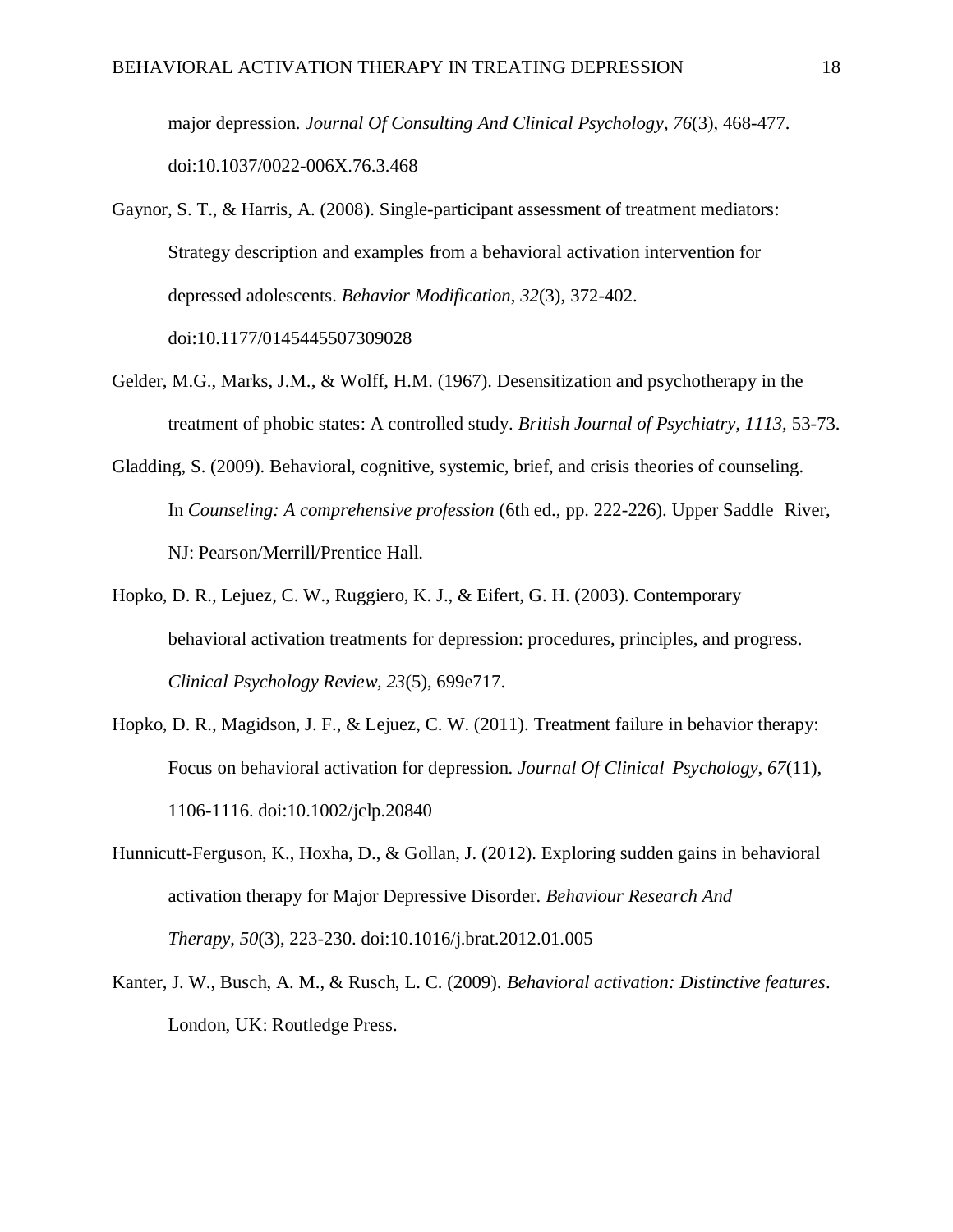- Kramer, L. V., Helmes, A. W., & Bengel, J. (2014). Understanding activity limitations in depression: Integrating th2015e concepts of motivation and volition from health psychology into clinical psychology. *European Psychologist*, *19*(4), 278-288. doi:10.1027/1016-9040/a000205
- Lazzari, C., Egan, S. J., & Rees, C. S. (2011). Behavioral activation treatment for depression in older adults delivered via videoconferencing: A pilot study. *Cognitive And Behavioral Practice*, *18*(4), 555-565. doi:10.1016/j.cbpra.2010.11.009
- Li, J., Delvecchio, E., Lis, A., Nie, Y., & Di Riso, D. (2016). Positive coping as mediator between self-control and life satisfaction: Evidence from two Chinese samples. *Personality And Individual Differences*, *97*130-133. doi:10.1016/j.paid.2016.03.042
- Martell, C. R., Addis, M. E., & Jacobson, N. S. (2001). *Depression in context: Strategies for guided action*. New York, NY: W W Norton & Co.
- Mayo Clinic (2016). Depression (major depressive disorder). Retrieved October 10, 2016, from http://www.mayoclinic.org/diseases-conditions/depression/basics/causes/con-20032977
- McEvoy, P., Law, A., Bates, R., Hylton, K., & Mansell, W. (2013). Using behavioural activation in the treatment of depression: A control theory perspective. *Journal Of Psychiatric And Mental Health Nursing*, *20*(10), 890-895. doi:10.1111/jpm.12032
- Puspitasari, A., Kanter, J. W., Murphy, J., Crowe, A., & Koerner, K. (2013). Developing an online, modular, active learning training program for behavioral activation. *Psychotherapy*, *50*(2), 256-265. doi:10.1037/a0030058
- Reynolds, E. K., MacPherson, L., Tull, M. T., Baruch, D. E., & Lejuez, C. W. (2011). Integration of the brief behavioral activation treatment for depression (BATD) into a